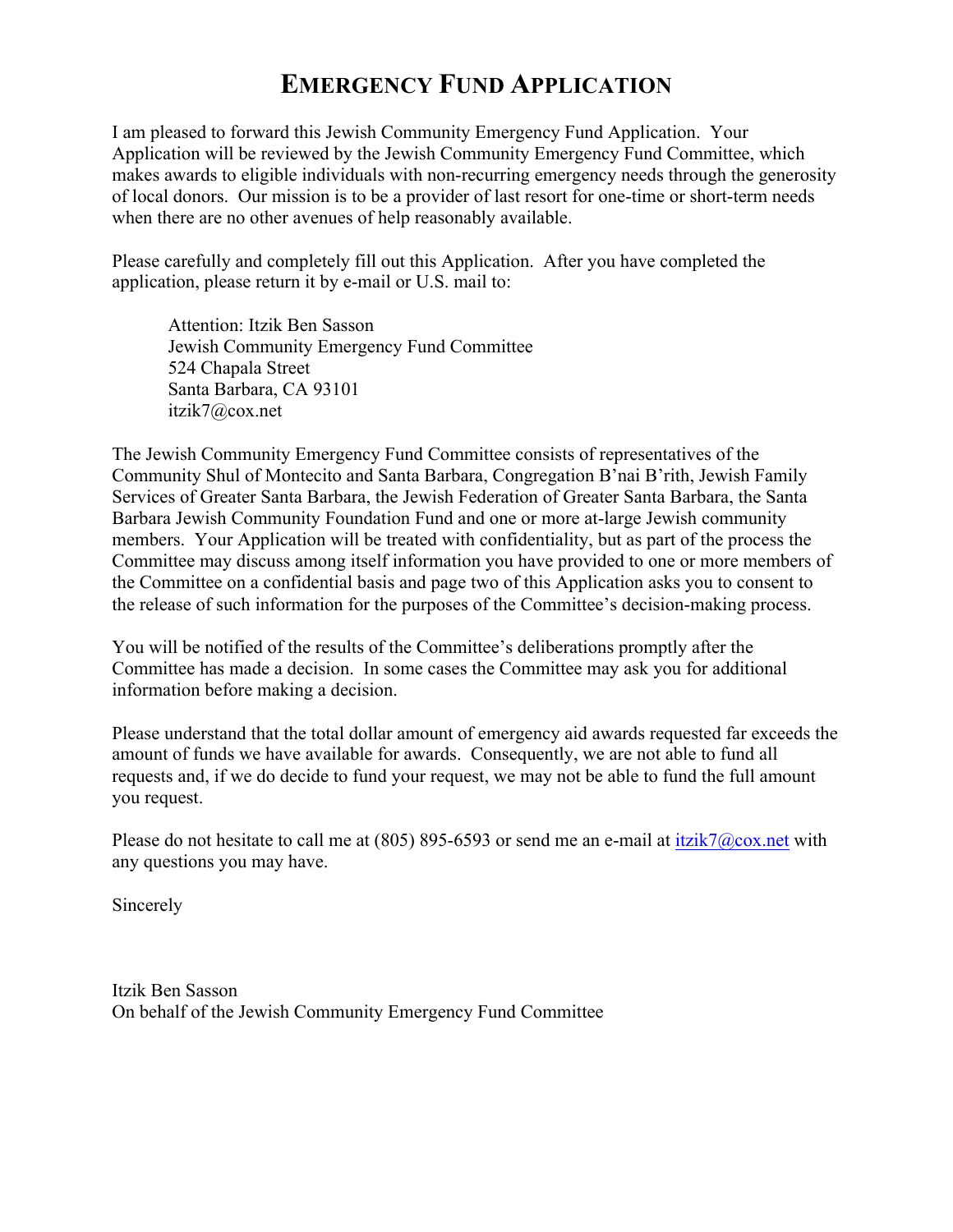## Jewish Community Emergency Fund Application

| First Name:                                      |                                                                                                                       | Last Name:                                                                                                                                                                                                                                                                                                                                                                                                       |
|--------------------------------------------------|-----------------------------------------------------------------------------------------------------------------------|------------------------------------------------------------------------------------------------------------------------------------------------------------------------------------------------------------------------------------------------------------------------------------------------------------------------------------------------------------------------------------------------------------------|
| Address:                                         | <u> 1980 - Johann Barbara, martin amerikan basar dan berasal dan berasal dalam basar dalam basar dalam basar dala</u> |                                                                                                                                                                                                                                                                                                                                                                                                                  |
| Phone Number(s):                                 |                                                                                                                       | Home: Cell: Cell: Office:                                                                                                                                                                                                                                                                                                                                                                                        |
|                                                  | Please tell us with which local Jewish organizations, if any, you are affiliated:                                     |                                                                                                                                                                                                                                                                                                                                                                                                                  |
| Chabad of Santa Barbara:                         |                                                                                                                       | Community Shul of Montecito and Santa Barbara:                                                                                                                                                                                                                                                                                                                                                                   |
| Congregation B'nai B'rith:                       | Isla Vista Minyan:                                                                                                    |                                                                                                                                                                                                                                                                                                                                                                                                                  |
| Jewish Federation:                               | Jewish Family Services:                                                                                               |                                                                                                                                                                                                                                                                                                                                                                                                                  |
| Santa Barbara Hillel:                            | Young Israel of Santa Barbara:                                                                                        |                                                                                                                                                                                                                                                                                                                                                                                                                  |
| Other (please specify):                          |                                                                                                                       |                                                                                                                                                                                                                                                                                                                                                                                                                  |
| Amount of Emergency Aid Requested: _____________ |                                                                                                                       |                                                                                                                                                                                                                                                                                                                                                                                                                  |
|                                                  | Latest Date By Which You Must Hear From Us:                                                                           |                                                                                                                                                                                                                                                                                                                                                                                                                  |
| a separate page if necessary.)                   |                                                                                                                       | Please tell us why you are applying for emergency aid. (Please include all relevant information,<br>and any other information that would be helpful to the Committee in making its decision. Please<br>include information as to whether this is a one-time request. If you anticipate needing additional<br>help in the future, please provide details of the anticipated amounts and the timing. Please attach |
|                                                  |                                                                                                                       | Please tell us from whom else (including family members, other organizations, etc) you have<br>applied to for financial assistance, and the amount of aid awarded. (By submitting this<br>application, you agree to tell us if you apply to other organizations for financial assistance.)                                                                                                                       |
| Signature:<br>Printed Name:                      | Date:                                                                                                                 |                                                                                                                                                                                                                                                                                                                                                                                                                  |